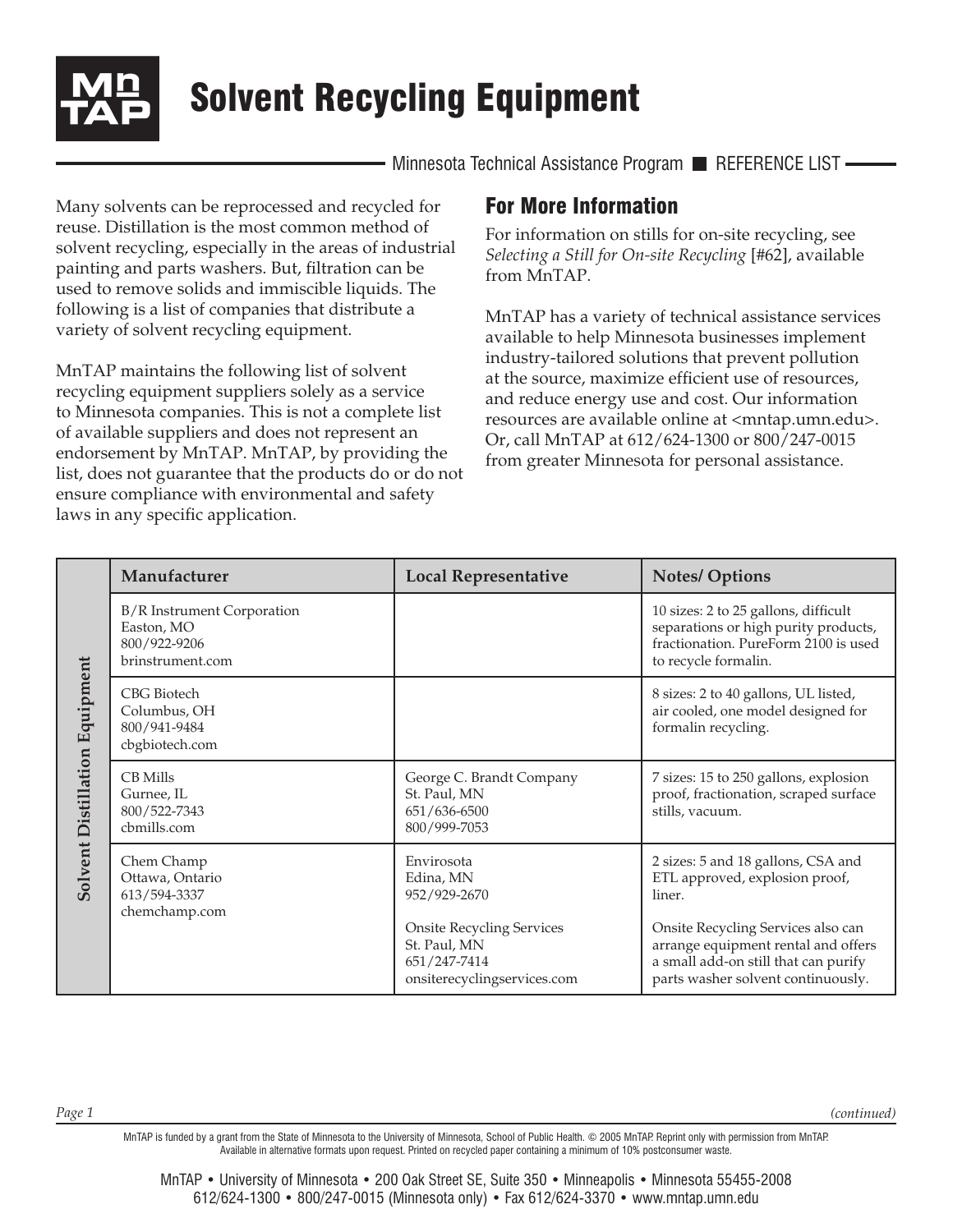| Solvent Distillation Equipment | Manufacturer                                                                                                                | <b>Local Representative</b>                                                                 | <b>Notes/Options</b>                                                                                                                                                                                  |
|--------------------------------|-----------------------------------------------------------------------------------------------------------------------------|---------------------------------------------------------------------------------------------|-------------------------------------------------------------------------------------------------------------------------------------------------------------------------------------------------------|
|                                | Disti-Kleen, Inc.<br>Huntersville, NC<br>800/453-4784<br>disti.net/solvent.html                                             |                                                                                             | 5 sizes: 12 to 250 gallons, explosion<br>proof, liners, scraped surface stills,<br>vacuum.                                                                                                            |
|                                | Finish Thompson, Inc.<br>Erie, PA<br>814/455-4478<br>finishthompson.com                                                     | Midway Industrial Supply<br>Mounds View, MN<br>763/780-3000<br>800/279-1401<br>midwayis.com | 3 sizes: 5 to 55 gallons, CSA ap-<br>proved, explosion proof, liners,<br>vacuum.                                                                                                                      |
|                                | JB Systems Inc.<br>LaGrange, GA<br>800/868-6204<br>jbii.com                                                                 |                                                                                             | Siva still, 5 sizes: 4 to 150 gallons,<br>UL listed, explosion proof, liners,<br>vacuum.                                                                                                              |
|                                | Kleentec<br>Albert Lea, MN<br>800/435-5336<br>kleentec.com                                                                  |                                                                                             | 7.5 gallon, air cooled.                                                                                                                                                                               |
|                                | Lanair<br>Janesville, WI<br>800/753-1601<br>recyclit.com                                                                    |                                                                                             | Recyclit still, 8 gallons, air cooled,<br>liners, portable.                                                                                                                                           |
|                                | NexGenEnviro Systems, Inc.<br>Lindenhurst, NY<br>800/842-1630<br>nexgenenviro.com                                           |                                                                                             | 9 sizes: 2 to 105 gallons, air cooled,<br>explosion proof, liners. Water cool-<br>ing and vacuum option on some.<br>Integrated gun washer and still.                                                  |
|                                | Omega Recycling Technologies<br>Montreal, Quebec<br>800/361-1194<br>omega-systems.ca                                        | OSI Environmental<br>Rogers, MN<br>800/628-7657                                             | 4 sizes: 3 to 30 gallons, UL listed,<br>vacuum and condenser options (air,<br>water, refrigerated) Integrated parts<br>washer and stills, 2 integrated gun<br>washers and stills. OSI offers rentals. |
|                                | <b>Onsite Waste Management Services</b><br>Louisville, KT<br>800/255-6073<br>onsitewastemgmt.com/products_ser-<br>vices.htm |                                                                                             | 6 gallons, air cooled, explosion proof,<br>integrated gun washer and solvent<br>recovery unit.                                                                                                        |
|                                | PBR Industries<br>Lindenhurst, NY<br>800/842-1630<br>pbrind.com                                                             | American Fastener and Supply<br>Circle Pines, MN<br>763/786-0146                            | Resolver-2 still, 9 sizes: 2 to 105 gal-<br>lons, air cooled, explosion proof, lin-<br>ers, portable, scraped surface stills,<br>vacuum.                                                              |
|                                | Progressive Recovery, Inc.<br>Dupo, IL<br>800/732-3793<br>progressive-recovery.com                                          | Mike Kleinhans<br>Menomonee Falls, WI<br>414/253-2299                                       | 15 to 495 gallons, can distill heat-<br>sensitive materials, explosion proof,<br>scraped surface stills, vacuum.<br>Larger and special stills available.                                              |
|                                | Recycling Sciences, Inc.<br>Prescott Valley, AZ<br>928/759-8814<br>rescience.com                                            |                                                                                             | 8 models: 3 to 55 gallon, explosion<br>proof, vacuum, water cooled.                                                                                                                                   |
|                                | Sawyer and Smith Corporation<br>Castalia, OH<br>419/684-7400<br>sawyerandsmith.com                                          |                                                                                             | Formeco still: 2 to 105 gallons, air or<br>water cooled with optional vacuum.<br>Larger and scraped stills available.                                                                                 |
| Page 2                         |                                                                                                                             |                                                                                             | (continued)                                                                                                                                                                                           |